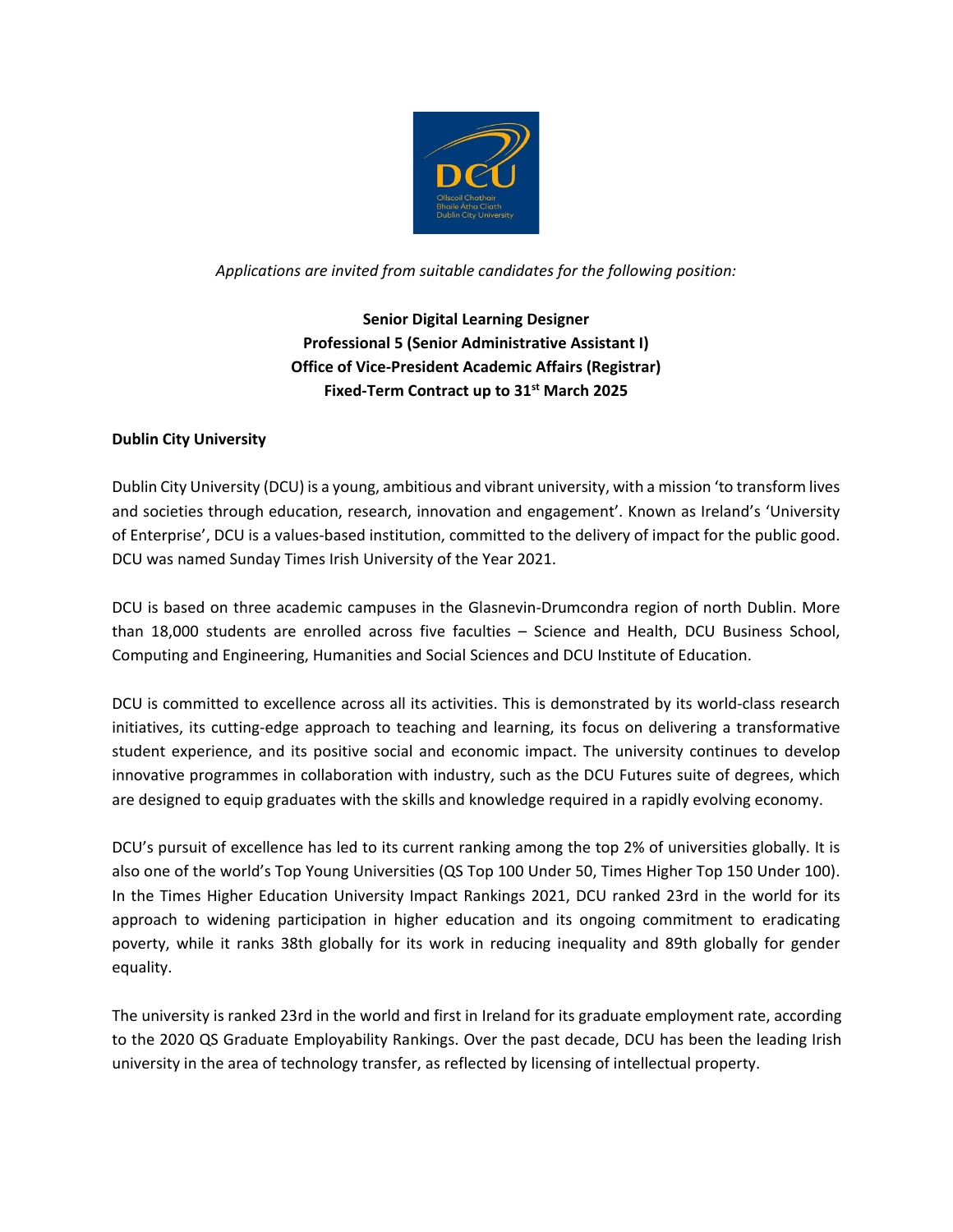#### **Overview of the department**

Over its relatively short history, DCU has developed a strong reputation nationally and internationally for pioneering innovations in higher education. The university is embarking on a period of significant investment in learning innovation across all of its Faculties. The DCU Futures initiative will help us transform the learning experience of undergraduate students at DCU, reconceptualizing learning opportunities, creating authentic connections between the classroom and enterprise, and embedding digital literacies, disciplinary competencies and transversal skills required to truly future-proof our graduates for the rapidly changing workplace. DCU is joined in this project by a strong consortium of enterprise partners, representing key employment sectors in the Irish economy and with a strong presence in DCU's primary catchment area. This programme of innovation is funded under the Irish government's Human Capital Initiative (HCI) supported by the National Training Fund. It will deliver on the ambitions we have to reimagine undergraduate curricula and to embed innovative pedagogies, enhanced use of technology and deep industry engagement.

Further to this, DCU as a partner of the Irish University Association led HCI project to develop a Multi-Campus Micro-Credentials (MicroCreds) will develop innovative micro-credential offerings. Through the MicroCreds project, the IUA universities will lead the establishment of a national framework for European Credit Transfer System bearing, quality-assured micro-credentials, the first in Europe. This will facilitate the development of a programme of micro-credentials, each flexibly delivered and accredited by a university and included within the National Framework of Qualifications (NFQ). The project furthers the universities' commitment to work in partnership with government and enterprise to drive lifelong learning in Ireland.

#### **Role Profile**

The Senior Digital Learning Designer will coordinate and engage with a team of colleagues and work with and assist academic staff in the design, re-design, development, and deployment of programmes, microcredentials and modules that will be delivered for online, hybrid and highly blended formats delivering upon DCU's transformation objectives under the HCI initiative. The successful candidate will provide pedagogical and technical guidance and assistance, empowering academic teams to deliver an exciting and inclusive learner experience. This post offers an exciting opportunity for individuals to make a significant contribution to the enhancement of teaching and learning in DCU. They will develop, provide expertise and contribute to learning design and delivery in online environments and enhance flexible and blended approaches to course design and delivery, thereby contributing to DCU's Teaching and Learning Strategy. The role will report to the Head of Unit (or his/her nominee).

#### **Duties and Responsibilities:**

Please refer to the job description for a list of duties and responsibilities associated with this role.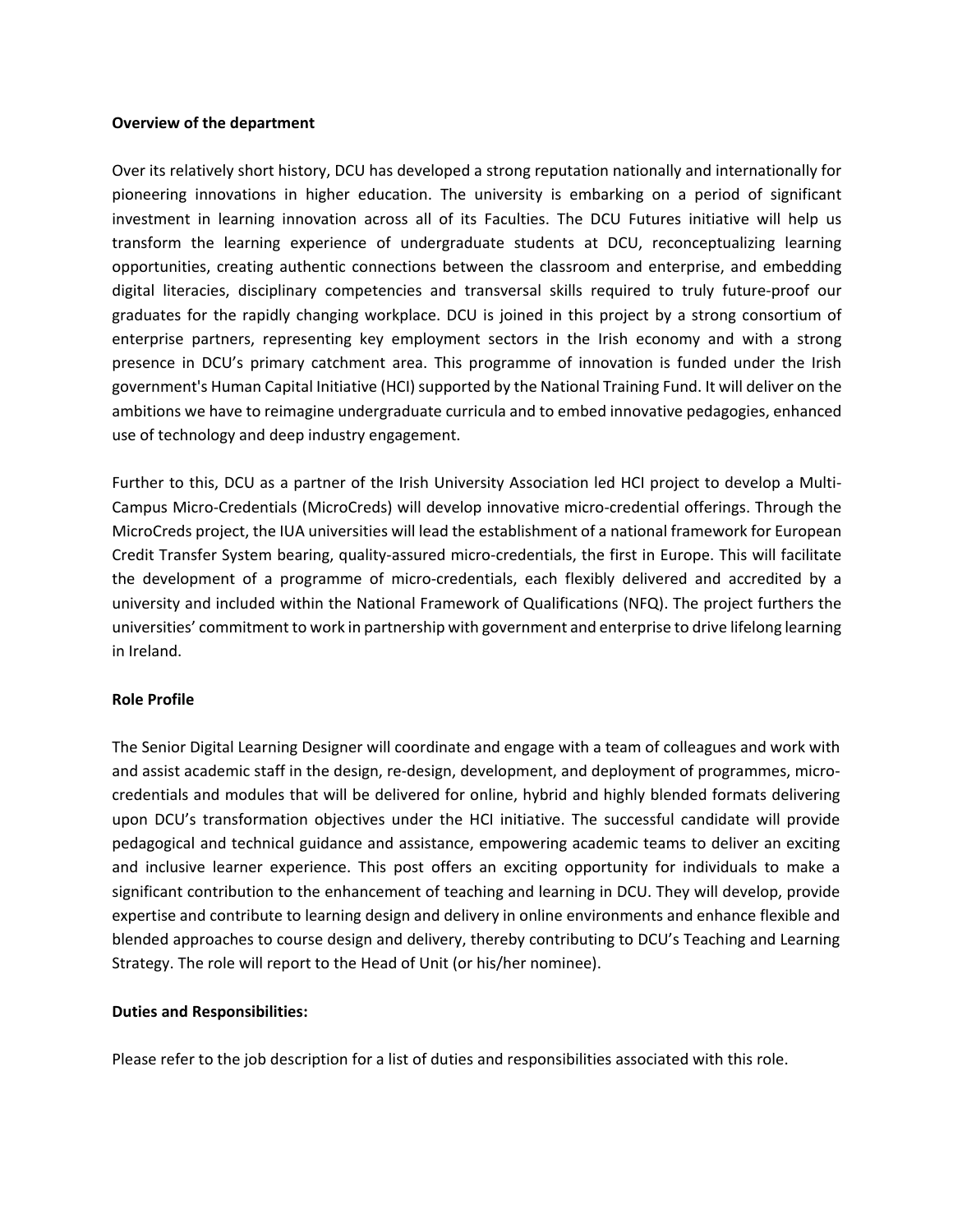### **Qualifications and Experience**

- Primary degree at minimum; (a digital or information technology component in primary or master's degree would be an advantage);
- A minimum of 3 years' experience relevant experience;
- Knowledge and experience of designing and developing programmes, modules and/or microcredentials in either the Moodle or the FutureLearn platforms for fully online, blended or hybrid delivery in a higher education environment;
- Professional experience using multimedia applications and a good knowledge of the field of digital learning;
- Significant relevant experience of relevant technologies required to support online, blended and/or hybrid learning in a higher education setting;
- Experience with working with multimedia packages for learning including video and audio production and editing;
- Demonstrated knowledge and application of learning design approaches, quality frameworks, UX and accessibility in an online context using either the Moodle or FutureLearn platforms;
- A high degree of communication skills both written and spoken English;
- The ability to work as an integral part of a team in contributing to a programme or module design plan;
- Experience of managing the activities of others in supporting the completion of planned activities;
- Ability to establish clear priorities and be able to manage own workload and provide regular progress reports.

## **Additional Information**

A panel may be formed from this competition. Successful candidates who are placed on this panel may be offered a fixed term contract role which arises in the future. This panel will expire six months following the date of interview for this competition.

## **Essential Training**

The postholder will be required to undertake the following essential compliance training: Orientation, Health & Safety and Data Protection (GDPR). Other training may need to be undertaken when required.

## **Salary Scale:**

Professional 5: €50,176 - €60,452

Appointment will be commensurate with qualifications and experience and in line with current Government pay policy.

#### **Closing Date: 3rd June 2022**